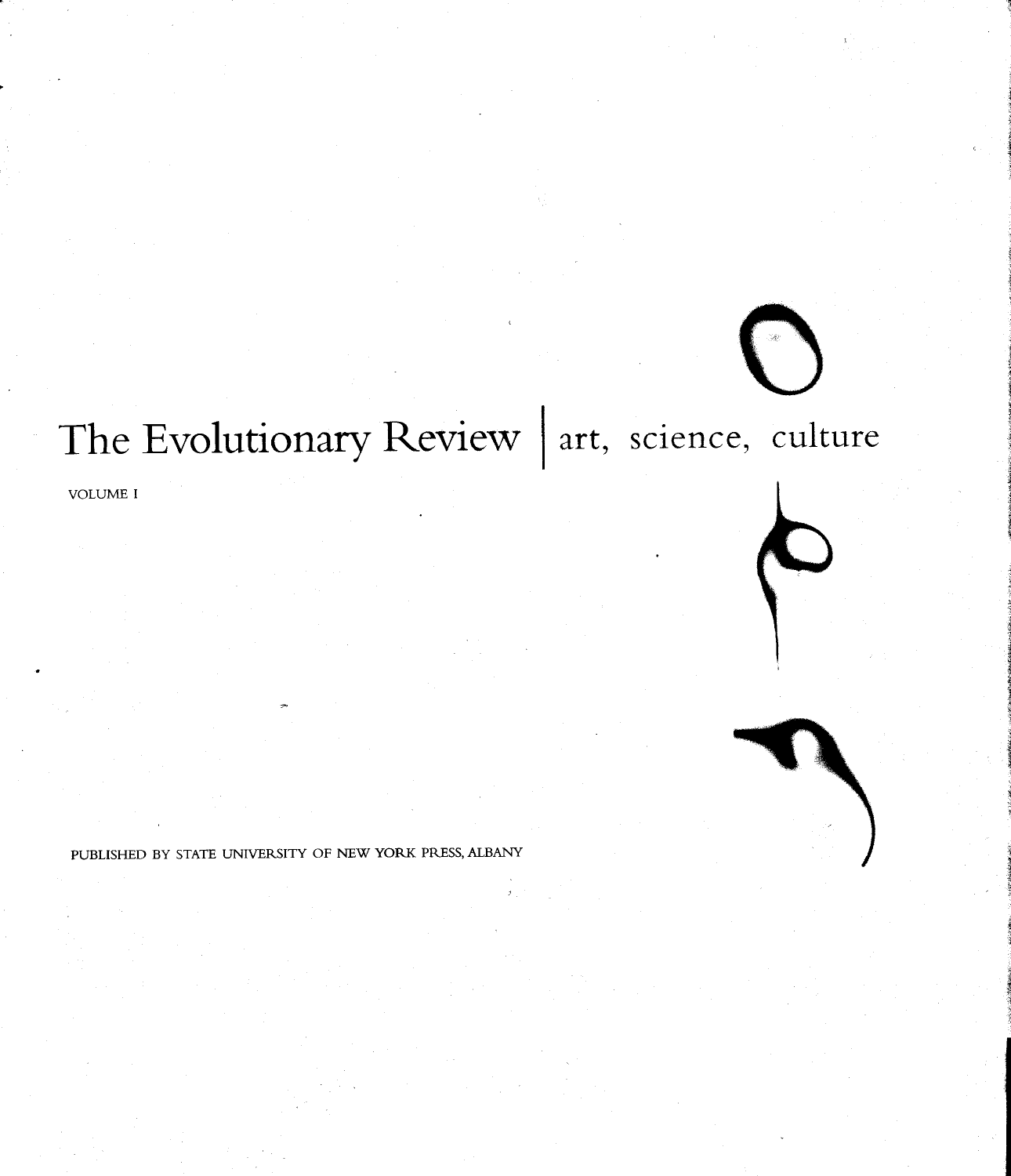## Two Brains Better Than One

Human: The Science Behind What Makes Us Unique by Michael S. Gazzaniga. Ecco, an Imprint of HarperCollins, 2008.

#### HAROLD FROMM

His head he raised-there was in sight, It caught his eye, he saw it plain-Upon the house-top, glittering bright, A broad and gilded vane.

Then did the boy his tongue unlock, And eased his mind with this reply: "At Kilve there was no weather-cock; And that's the reason why.

-Wordsworth, from "Anecdote for Fathers" (1798)

Michael Gazzaniga has what it takes ro be persuasive. He is a professor of psychology and the director of UC-Santa Barbara's SAGE Center for the Study of Mind, and has authored half a dozen books abour the brain. Familiar as much of his material may be to TER's readers, what is old acquires a new freshness in his retelling, and what is new triggers frequent "Aha's!" As a demonstration of his intellectual acuity and wide-ranging scholarship, Human: The Science Behind What Makes Us Unique is splendid. As a "book" it can be perplexing. During my progress through its 390 pages of text, I would alternare berween "This is wonderfull" and "This is chaotic!"

Gazzaniga's extremeiy demotic voice and rhetoric can achieve spot-on clarity but can also lure him into obscurity. His prose recalls the vivacious multimedia sryle, saturated with pop culture, that we have come to know in Steven Pinker, David Barash, and other philosophers and scientists who write for a broad audience, but Gazzaniga. goes a few measures beyond even these. He makes many references to transient TV programs, rock combos, and grade B movies, while his prose rings with echoes of the lingo of media stars and pundits. But the media-shy reader may sometimes be thrown by iocutions such as dweeb, Caddyshack, beamer, perp, Rita Rudner, Sreve Martin, and puppies (as in "Those puppies are important!"). If not obscure, they can become cumulatively grating. The most disorderly sections of the book are overstuffed with this trendiness to the point at which one sometimes feels the need for a late-night TV comedian

 $\mathbf{d}$ .t' t,1,9 .- **Kidor** is a .E 5

7<br>Տ

 $-1$  $\overline{\phantom{a}}$ :i 's I **Experience** sg

> $\frac{1}{2}$ **Add** 20

**Collection** 

{ ,t€5×4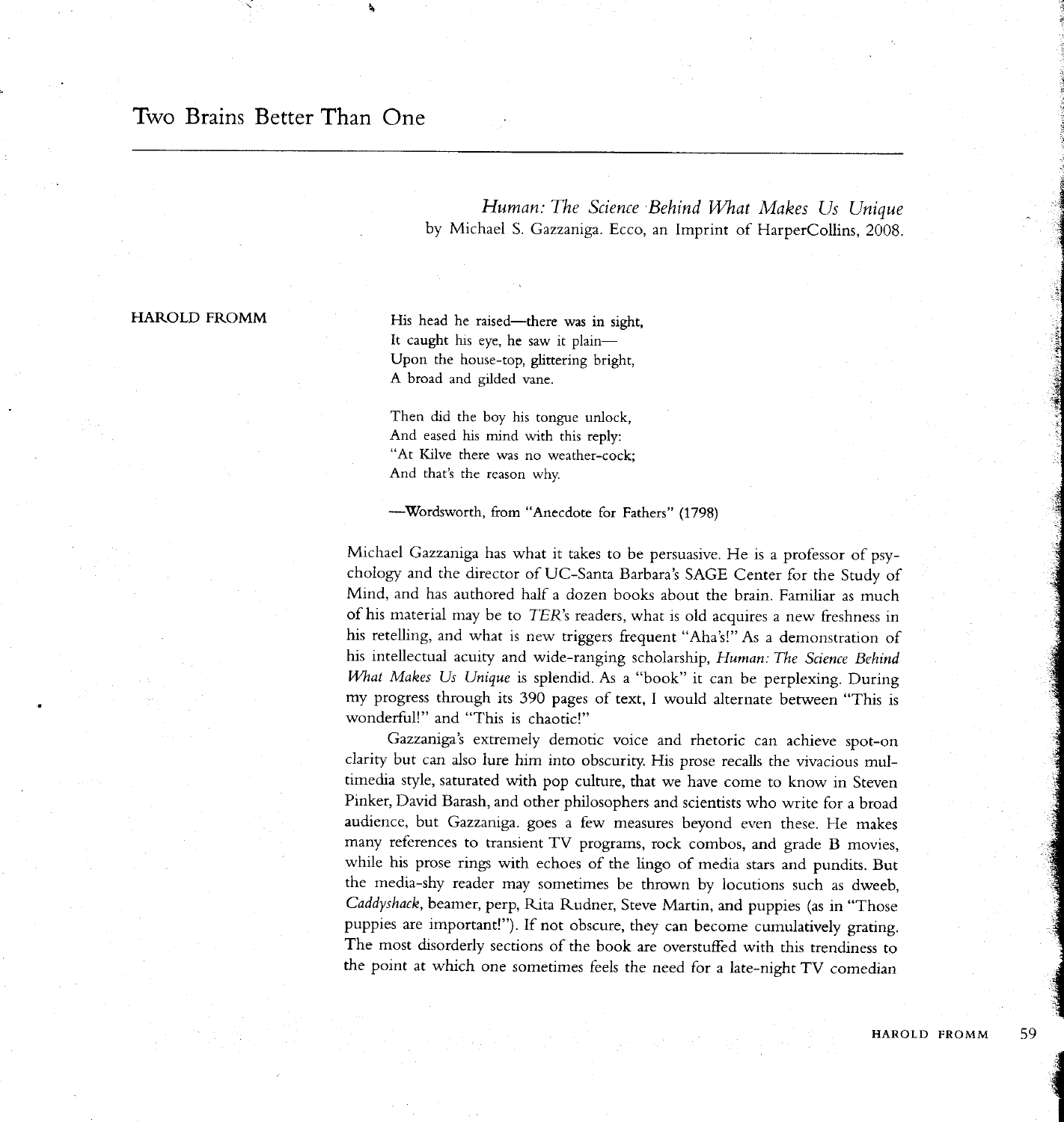to stand by and read the sentences aloud with the correct intonation. Since some of the more madcap allusions are part of Gazzaniga's considerable charm, one can oniy hope that though intelligible today they will still be "objective correlatives" (to borrow from T.S. Eliot) tomorrow'

Gazzaniga's theme is the primate brain and its evolution over millions of years from within a matrix of sociality. "Are human brains unique?" a chapter heading asks, and "Would a chimp make a good date?" asks another, comparing our endowments with those of our nearest kin. Beyond our larger brain size, Gazzaniga points to bipedality, opposable thumbs, our unique larynx, the mirror neuron system ("in humans . . . much more extensive than in monkeys" [32]), our uses of art, and many other features elaborated upon in dedicated chapters. ln his overview of evolutionary psychology he provides a summary starting from Darwin, passing through selfish genes, and moving on to the recent ups and downs of group selection, about which he prefers not to take a stand. He tells us about Richard Wrangham's claims regarding the role of cooked food in expanding the mental faculties of Homo sapiens, provides a discussion of Robin Dunbar's contention that human gossip is our own socialized version of chimp grooming, and is largely supportive of the notion of specialized modules for human skills, which he fleshes out at considerable length. But a hundred pages later he can nevertheless write, "The modular crowd recognizes that not all mental activities can be explained by modules. At some point along the processing route, the input from the modules needs to be synthesized, spliced together, and packaged-or ignored, suppressed, and inhibited" (284). Dogmatic he's not.

Because Gazzaniga has hands-on knowledge, even the most familiar material avoids coming off as merely a rerun of Pinker or Dennett. At Cal Tech, he worked as a brain-mind specialist under Nobel recipient Roger Sperry' Not surprisinglv, then, he gives an extensive account of the conflict between the unconscious emotional mind and the conscious, late-developing, analytical, so-called rational, mind. His experiences at Memorial Sloan-Kettering Hospitai in NewYork confronted him with actual patients suffering from brain lesions and other damages, and (in extremis) the effects of surgical severing of the connection between right and left brains, a last resort to relieve incurable epilepsy. Unlike Oliver Sacks, who often seems more taken with the weirdness of mental disabilities than with their etiologies, Gazzaniga connects his own bizarre medical anecdotes fairly tightly to the hands-on lessons he learned about precise physical areas of the brain under duress.

This experience with split-brain patients opens several doors to an understanding of the quirks of consciousness: "We have verified that the left hemisphere is specialized for language, speech, and inteliigent behavior, while the right is specialized for such tasks as recognizing upright faces, focusing attention, and making perceptual distinctions" (291). Realizing that "this tendency to generate explanations and hypotheses--- to interpret--- lies within the left hemisphere" (296), he understands this left brain to be a "know it all," which he nicknames The Interpreter. Moreover, "The advantage of having such a dual system is obvious. The right hemisphere maintains an accurate [sensory and experiential] record of events, leaving the left hemisphere free to elaborate and make inferences about the material presented" (296). ln one of the funniest and most indelible moments of the book, Gazzaniga reports on a woman who had come from Freeport, Maine to his New York City office suffering from reduplicative paramnesia, an instance of "hemineglect" (a loss of awareness of sensory events and actions related to the side of the body opposite to a brain lesion), which sometimes produces "the delusional beiief that a place has been duplicated" (299) in a second place or simply moved thereto. When interviewed by Gazzaniga at Sloan-Kettering, the patient resisted his description of her location. "Well, that ls fine," she remarks, "but I know I am in my house in Freeport, Maine." He replies, " 'Well, if you are in Freeport and in your house, how come there are elevators outside the door here?'The grand lady peered at me and calmly responded,'Doctor, do you know how much it cost me to have those put in?'" (299-300).

This vignette sheds startling light on our preposterous claims in daily life to justify the motivations our inscrutable synapses generate. Nor is it necessary for us to have our brains cut apart to perform in this way, since when intact the two halves may work in tandem but not necessariiy in harmony. Our readiness to invent phony explanations for unreliable truth-claims produced by irrational needs of which we have no awareness at all (see Tim Wilson's Strang-